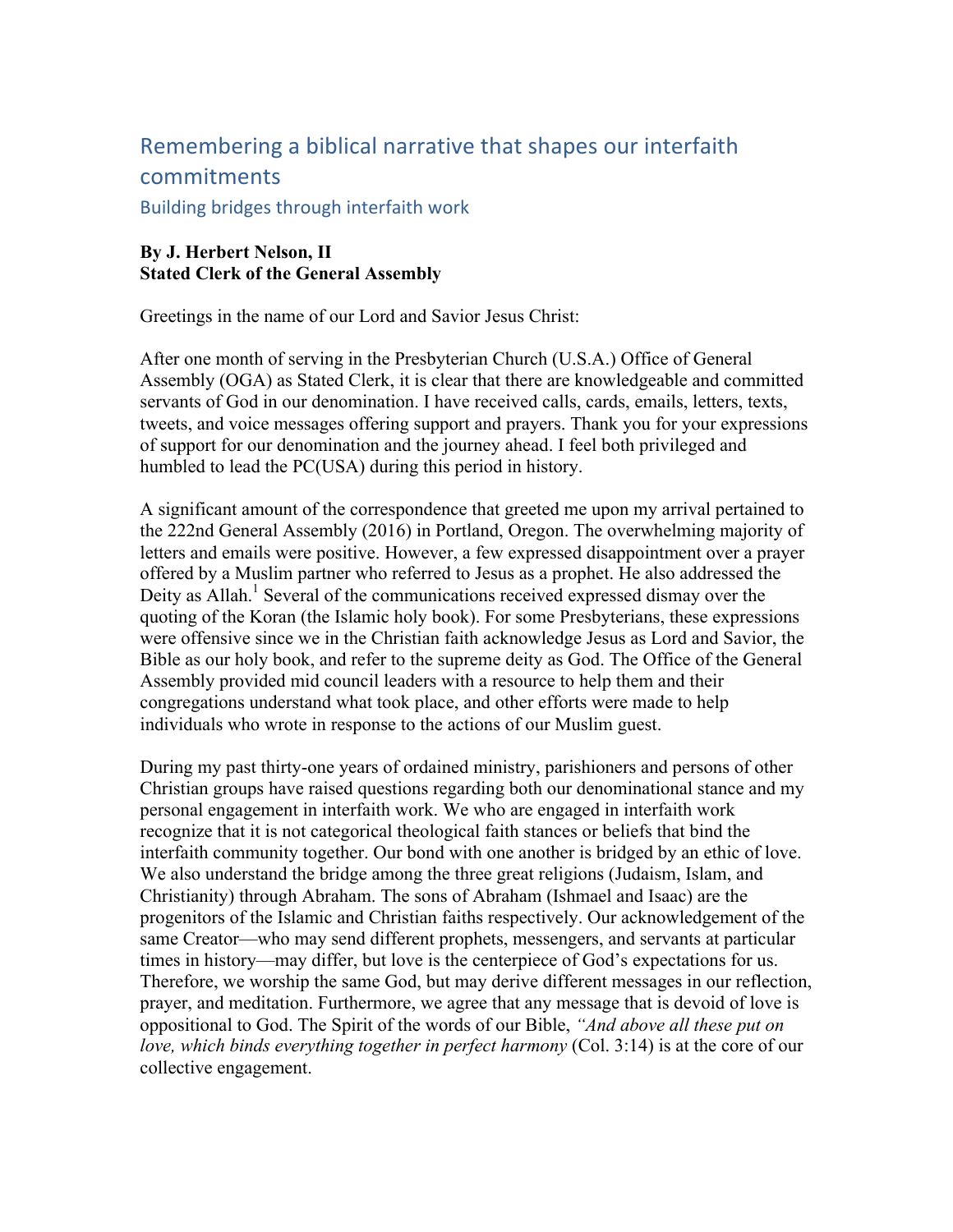## **Love is essential to our interfaith commitments**

Allah is the term used by the Islamic faith to refer to God. It is derived from the Aramaic language, which predates the Greek and Hebrew languages of the Bible. The Koran is the Holy Book of the Islamic faith. True Islamic believers of a Supreme Being witness that there is no worship, service, or faith expression unless love is the basis of our actions and relationships—Love for God, Love for Neighbor, and Love for Self are common elements of faith, practice, and worship.

The vast majority of Christians engaging in interfaith work have accepted that there are differences in our understanding of issues and perspectives. Based on our own experience, Presbyterians are aware that every Christian is not in categorical agreement with other Christians. (*Our last thirty-three years since the reunion of two Presbyterian branches will attest to the struggle to agree within our own fold.)* However, our interfaith work is held together by love, because both the Koran and the Bible teach a faith grounded in love.

In all faith experiences, we have read and, in some cases experienced, extremism. We have witnessed acts of violence by Muslim extremist. We have also seen professing Christians engaged in similar actions. Pastors have protested Islam by Koran burnings. Extremist people purporting to represent faith communities have ranted language of hate in our public media while supporting violence as a means of solving problems. Some of us who support interfaith engagement have been severely criticized for our associations with other faith communities because of these acts. However, persons who truly believe in interfaith commitment as a witness to God's call for human and religious unity remain steadfast in our collective commitment to believing that love is a supreme force over hate.

We are challenged in this age to differentiate the acts of extremism in all religious cultures, including our own. Acts of non-love leading to killing and other violent and vitriolic actions against another person or group are not measures embraced by any of the three great religions' (Judaism, Islam, and Christianity) holy books or core faith values. These acts are oppositional to God.

## **Jesus' view on the commonality of our faith expression**

Jesus acknowledges the commonality of purpose between groups of religious leaders other than our own. When the disciples of Jesus reported to him that there were others casting out demons in another name, he responded, "Do not stop him; for no one who does a deed of power in my name will be able soon afterward to speak evil of me. Whoever is not against us is for us" (Mk. 9:39–41). Jesus acknowledged that the bond of unity was found in the centrality of their purpose, not the joining of their band. This is the crux of interfaith commitments. We acknowledge a common heritage rooted in Abraham as the father of the Judeo-Christian-Islamic heritage. Abraham, Isaac, and Jacob are the progenitors of the Judeo, Islamic, and Christian heritage. Abraham, the father, is linked to his two sons who are half-brothers mothered by Sarah and Hagar. Abraham's son, Isaac, is the extension to Christianity while his other son, Ishmael, is the extension to the